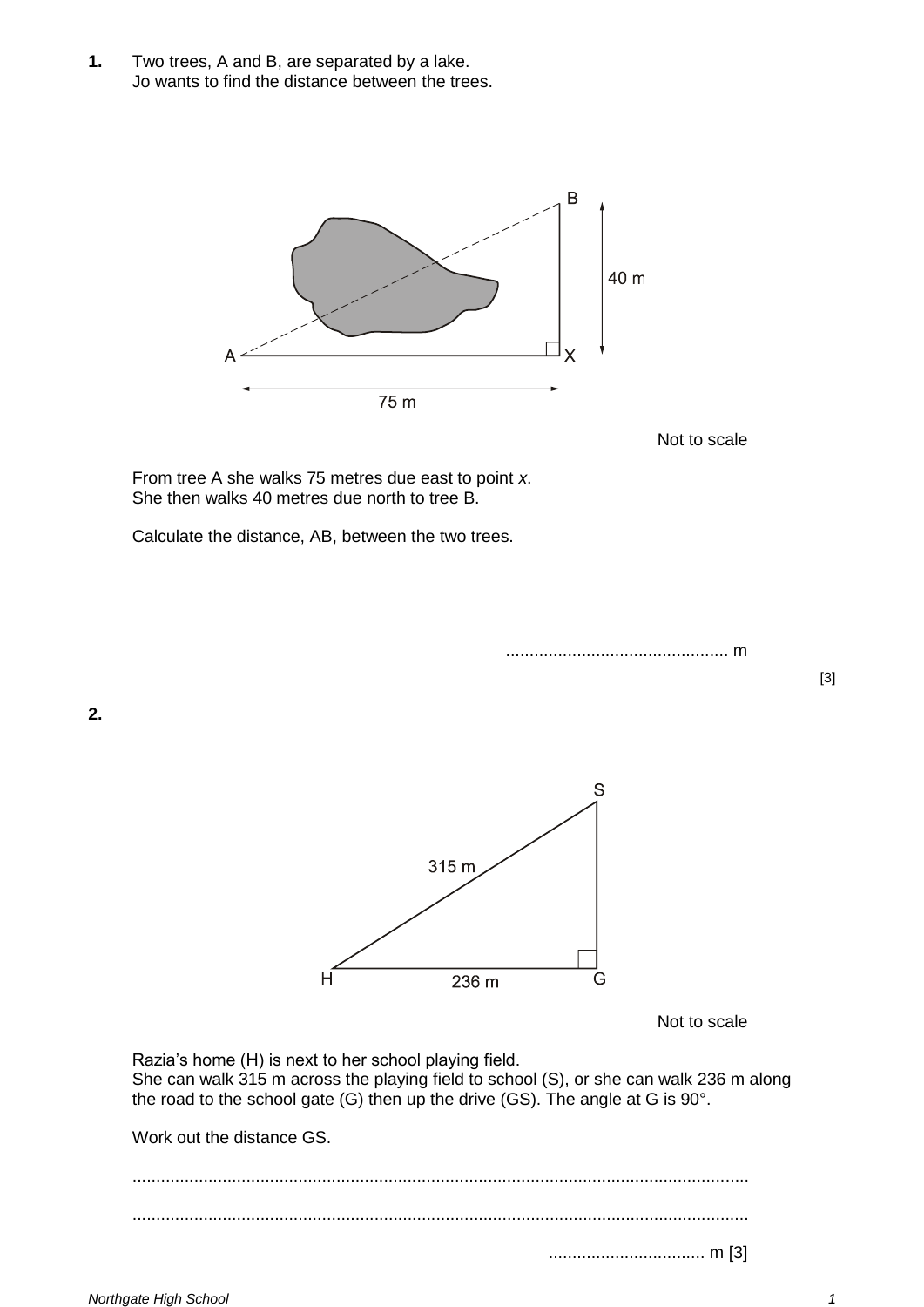

|    |                                                                                                  |                                                                                                         | (",") |
|----|--------------------------------------------------------------------------------------------------|---------------------------------------------------------------------------------------------------------|-------|
|    | (b)                                                                                              | Calculate the length of the line AB.                                                                    |       |
|    |                                                                                                  |                                                                                                         |       |
|    |                                                                                                  |                                                                                                         |       |
| 4. | A ladder, 3.2 m long, leans against a wall.<br>The ladder makes an angle of 61° with the ground. |                                                                                                         |       |
|    |                                                                                                  | Calculate how far up the wall the ladder reaches.<br>Give your answer to a suitable degree of accuracy. |       |
|    |                                                                                                  |                                                                                                         |       |

 $3.2 m$  $61^\circ$ 

Not to scale

**3.**

................................................. m **[4]**

[2]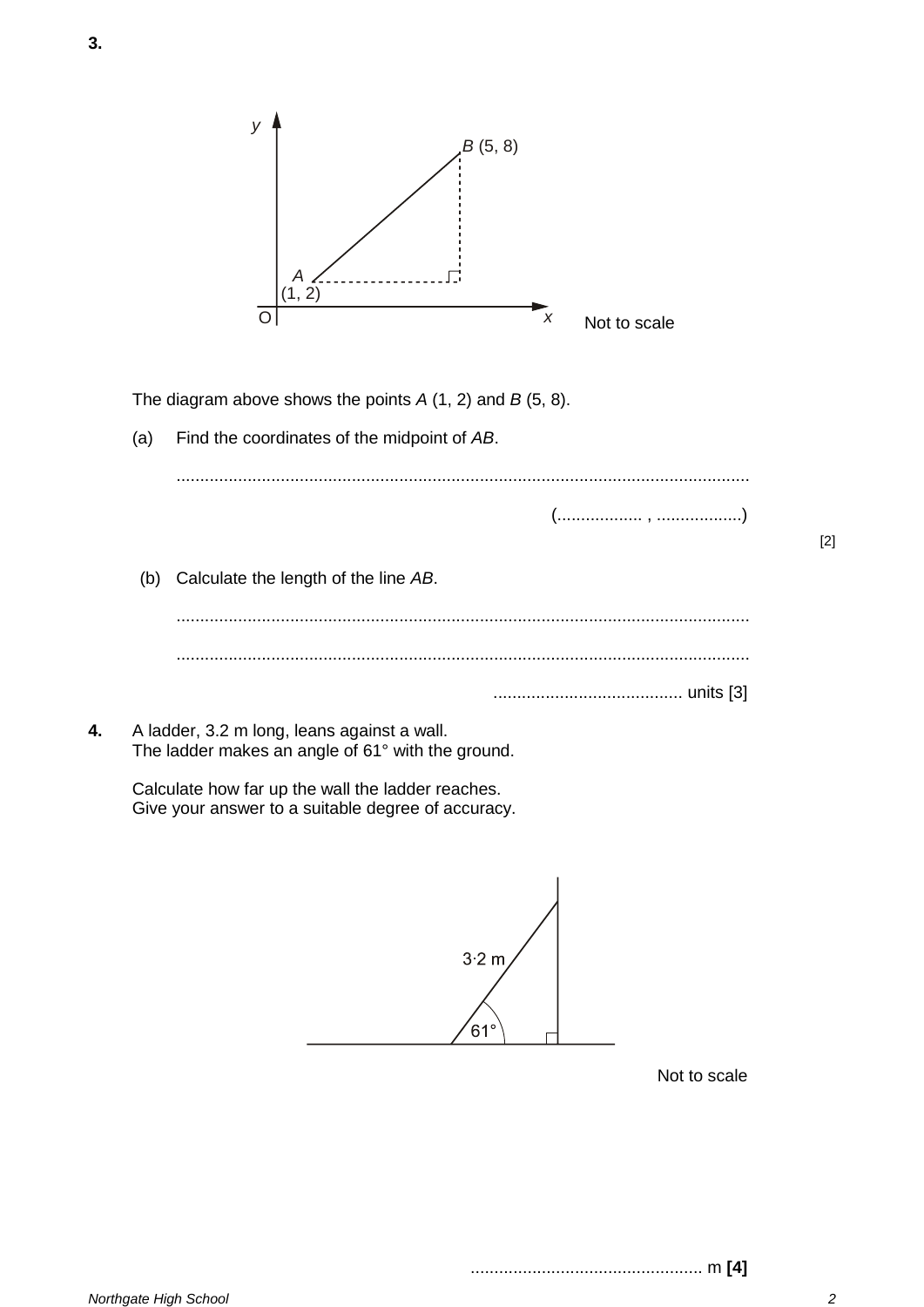**5.** An aeroplane takes off and climbs to its cruising height in two stages.

Stage one: the aeroplane climbs to a height of 7 km and covers a horizontal distance of 20 km.

Stage two: the aeroplane climbs at an angle of 8° to the horizontal and covers a horizontal distance of 25 km.



(a) Calculate *x,* the angle of climb in stage one. You must show your method.

.......................................... ° [3]

(b) Calculate CG, the cruising height of the aeroplane. You must show your method.

............................................... km [3]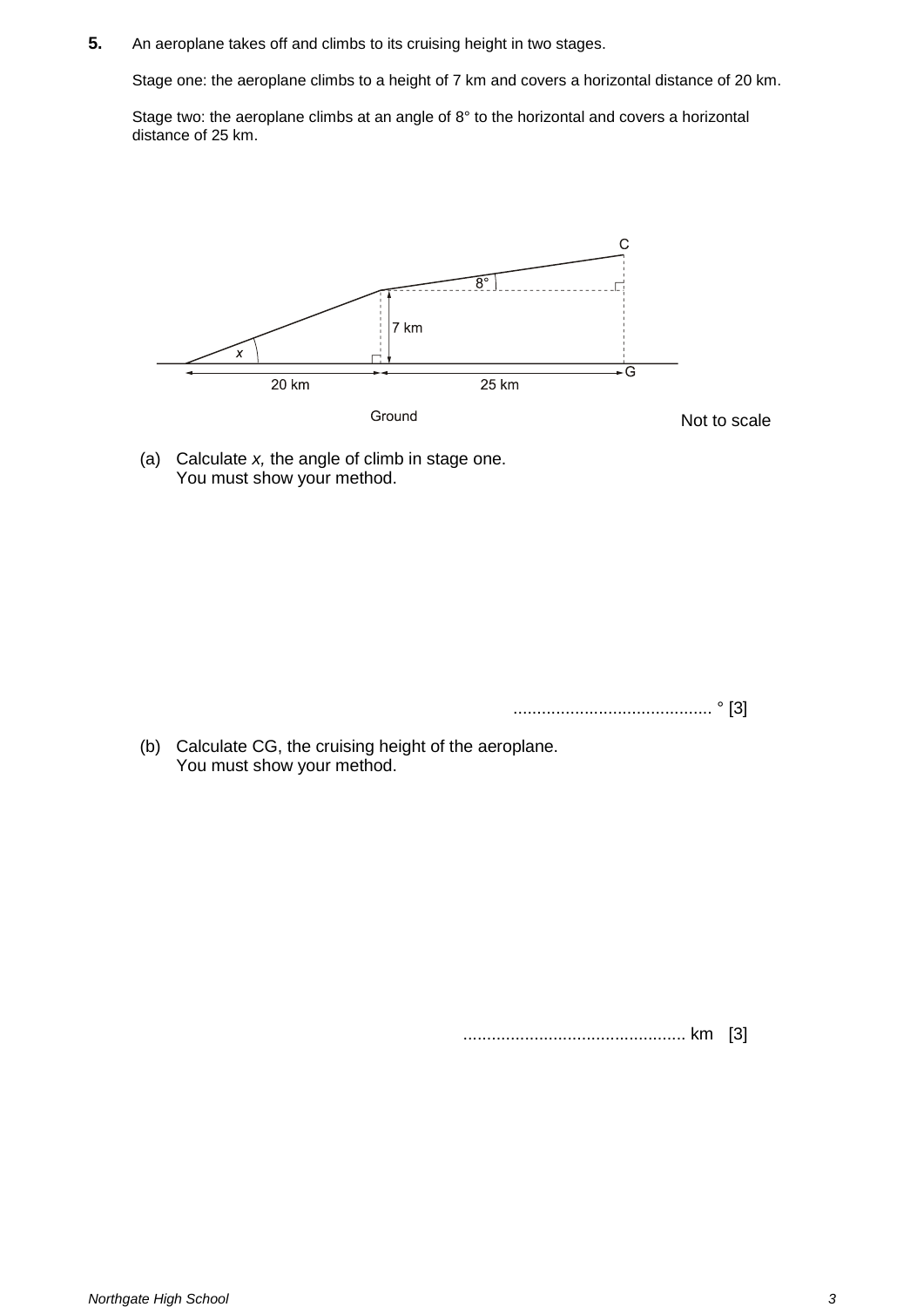

Calculate the bearing of L from A.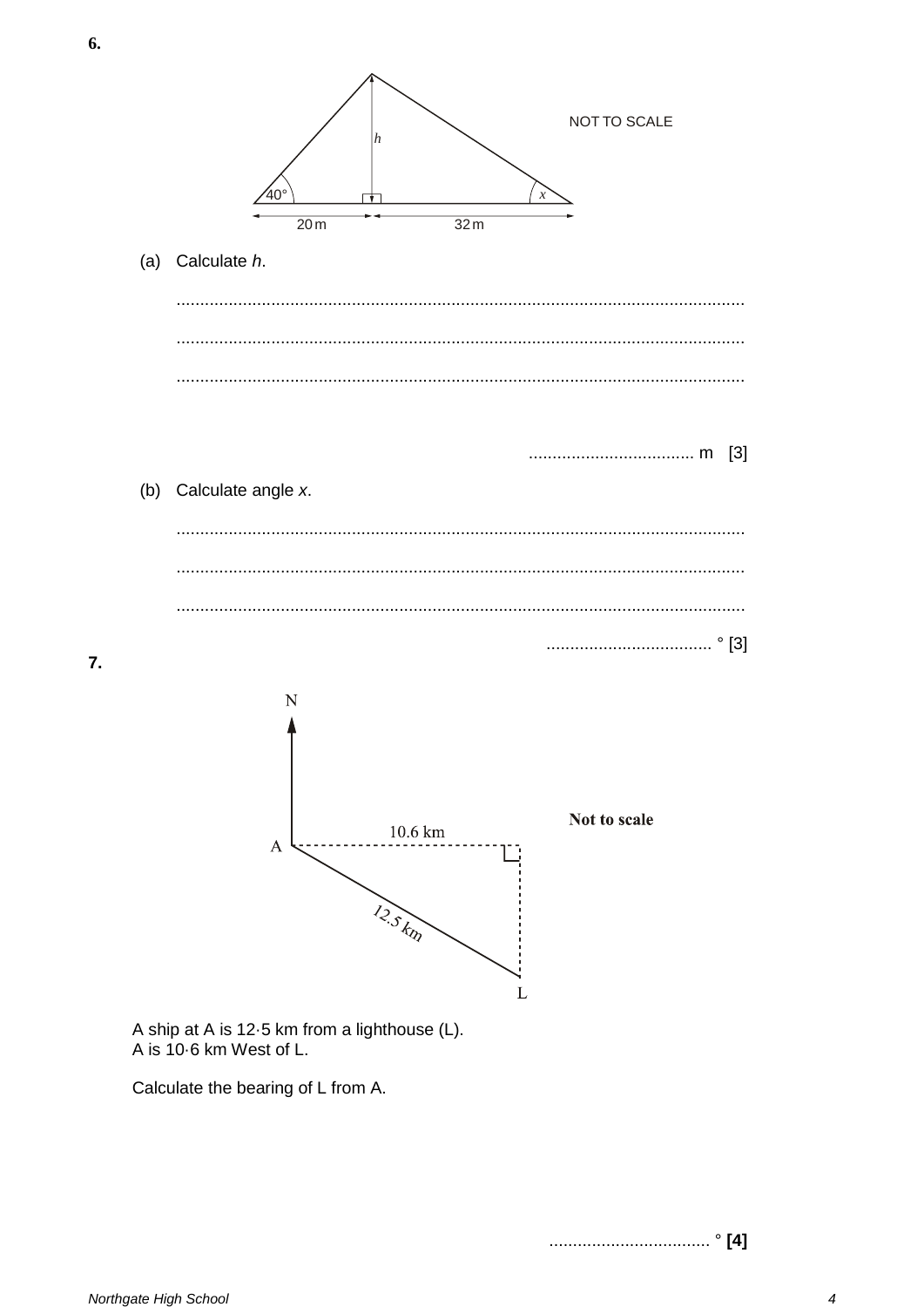

A tower, PQ, is built on horizontal ground. From A, the angle of elevation of the top of the tower is 65°.

Work out the angle of elevation of the top of the tower from B.

........................................° **[6]**

**9.** Rebecca is designing a new kitchen.

This is the plan view of a corner unit with measurements as shown.



Calculate the distance AB.

................................. cm **[4]**